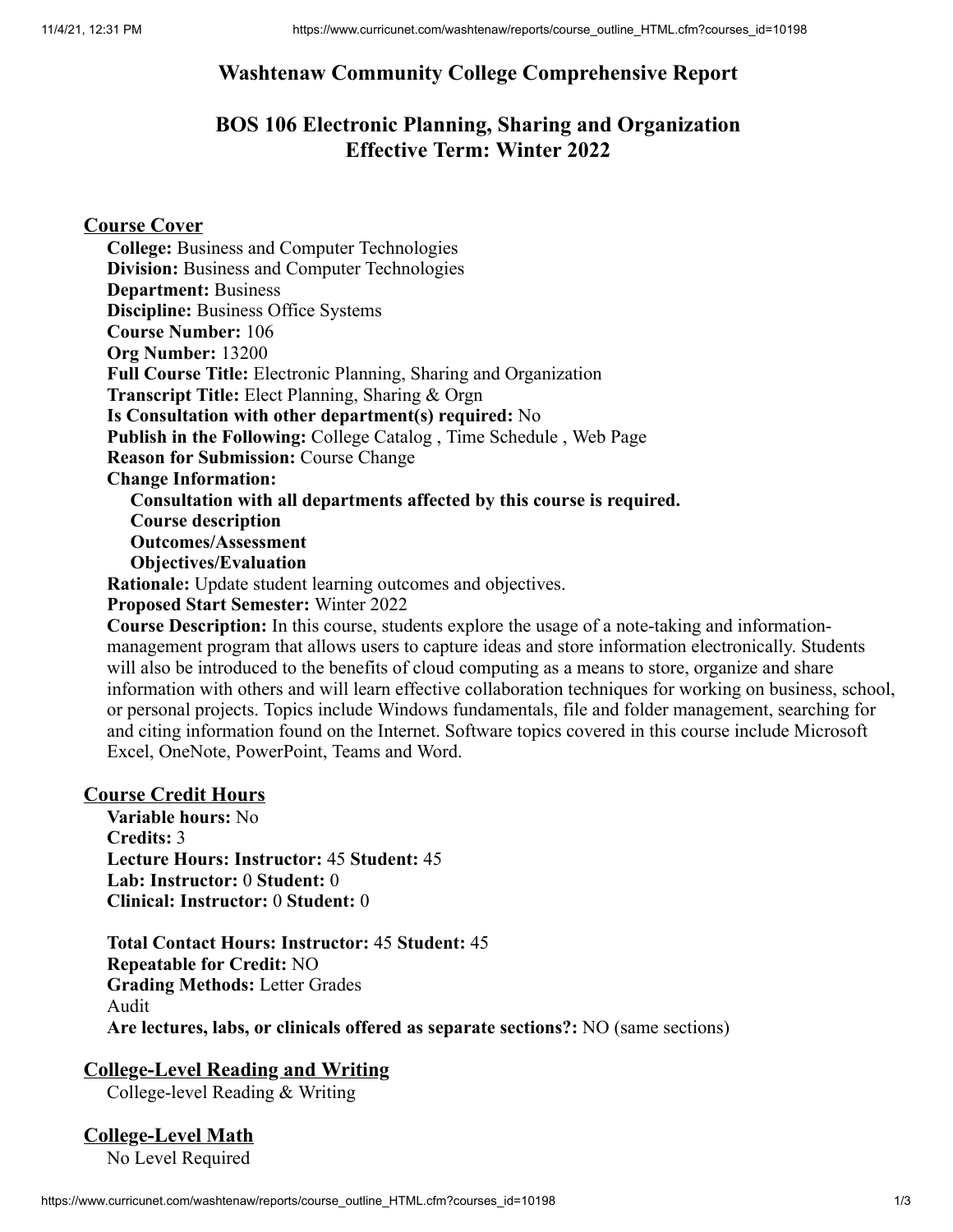#### **Requisites**

#### **General Education**

**General Education Area 7 - Computer and Information Literacy** Assoc in Arts - Comp Lit Assoc in Applied Sci - Comp Lit Assoc in Science - Comp Lit

### **Request Course Transfer**

**Proposed For:**

### **Student Learning Outcomes**

1. Create and share a notebook to organize a personal and/or professional project.

#### **Assessment 1**

Assessment Tool: Capstone notebook Assessment Date: Spring/Summer 2022 Assessment Cycle: Every Three Years Course section(s)/other population: All sections Number students to be assessed: All students How the assessment will be scored: Departmentally-developed rubric Standard of success to be used for this assessment: 75% of students will score 75% or higher on the capstone notebook Who will score and analyze the data: Departmental faculty

2. Construct a notebook on the Microsoft OneDrive by merging existing sections, pages, and files, while adding new features and updating existing content.

#### **Assessment 1**

Assessment Tool: Practical midterm exam

Assessment Date: Spring/Summer 2022

Assessment Cycle: Every Three Years

Course section(s)/other population: All sections

Number students to be assessed: All students.

How the assessment will be scored: Skills checklist

Standard of success to be used for this assessment: 75% of students will score 75% or higher on the midterm exam.

Who will score and analyze the data: Departmental faculty

### **Course Objectives**

- 1. Navigate in the Microsoft Windows environment.
- 2. Improve organization through file and folder management.
- 3. Create notebooks using grouped sections, sections, and pages.
- 4. Create and share notebooks using Microsoft OneDrive's personal cloud storage.
- 5. Integrate OneNote with other programs, including Microsoft Excel, PowerPoint, and Word.
- 6. Work remotely with others on projects using the Microsoft Teams group collaboration software.
- 7. Add elements to notebook pages, including audio, videos, and tags to categorize and prioritize notes.
- 8. Use Internet search tools and techniques to conduct online research.
- 9. Incorporate security into existing notebook sections.
- 10. Identify sources of online information used in the course.
- 11. Merge sections, pages, and files into existing notebooks.

### **New Resources for Course**